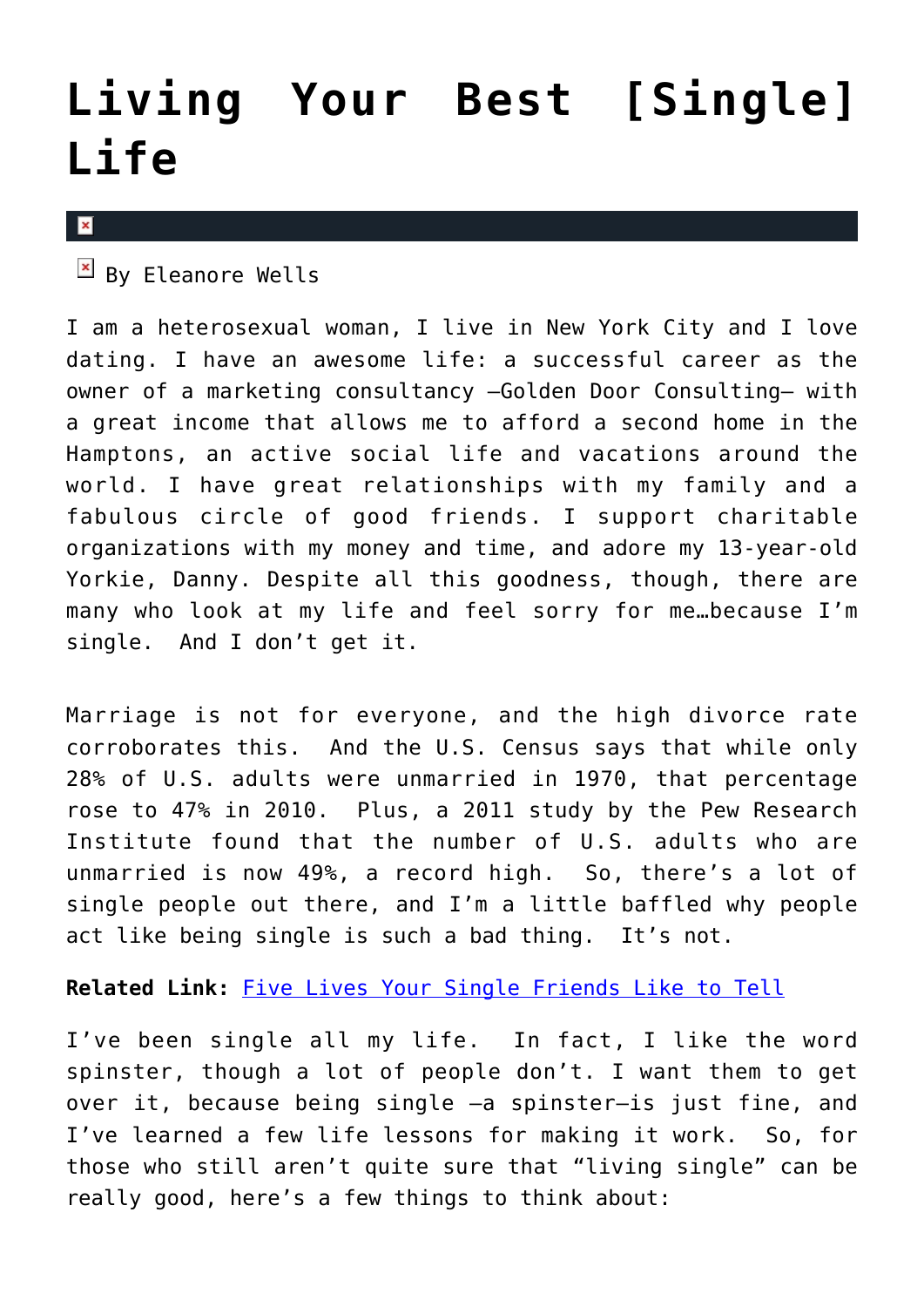**1. Revel in Your Freedom**. Being single, I'm not encumbered with many of the restrictions that come with having a husband and children. My time and my money are my own and I can spend them however I want. I love to travel and so I do. I've traveled the U.S. and the world, and plan to continue doing so. I can sleep in on the weekends. I can dash out of the house at a moment's notice —without looking for a babysitter or discussing it with my husband– if someone rings me up and says "join me".

## **Related Link:** [Single Celebrities We Want to See Hitched](http://cupidspulse.com/single-celebrities-hitched-marriage/)

**2. Have Adventure.** Pushing the "freedom" thing a bit, I recommend adventure…pushing the envelope…stepping out of your comfort zone from time to time. I want to make sure that I can look back at my life when I'm 90 and say "well done, girlie." Being single means it's okay to indulge in a few unconventional behaviors on occasion. I quit my corporate job and started my own company before I had a client, I found myself in the hotel room of an A-List actor, and I took off for a two-week trip to Europe alone after thinking about it for just a week. Had I not been single, these actions could have seemed a bit irresponsible. Instead, they were just fun.

**3. Use Birth Control.** This is an important one and nothing to be casual about. If you're not deliberately trying to change your spinster status by having a child, then be very careful. Otherwise, your new nickname could be "Mom". And all those freedoms you used to have will disappear.

**4. Don't Re-Date the Jackass Ex-**. Sometimes being single can get a little lonely. Then, we look around to see who's available and the ex- starts to look a little better. Don't do it though. It's important to remember that this loneliness usually doesn't last, and is often about something else going on in your life. Figure out what that is and deal with it, because if he was a jackass the first time around, he's still one. I know this for a fact, so I'm saving you the trouble. A